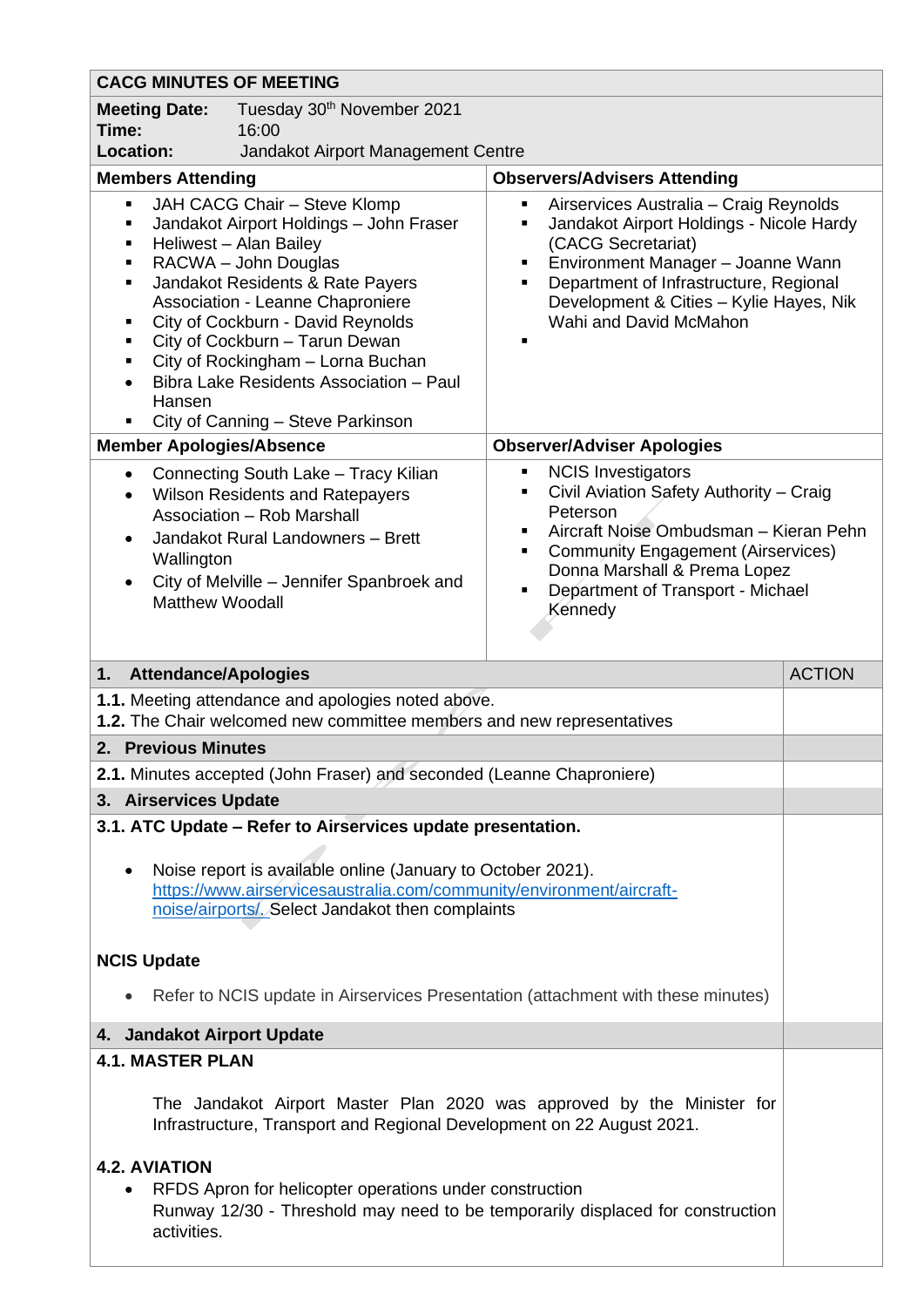| <b>4.3. COMMERCIAL</b><br>Site 21A - Work has commenced on a new 5,000m2 refrigerated warehouse.<br>$\bullet$<br>Site 21 - Work has commenced on an extension to the existing factory<br>$\bullet$<br>Site 307 - Work will soon commence on a 12,000m2 tyre distribution warehouse<br>Site 300 - Proposed 6000m2 tyre recycling warehouse<br>$\bullet$<br>Site 510 - Proposed brewery<br>٠<br>Site 512 - Proposed 15,000m2 refrigerated production warehouse/office.<br>$\bullet$<br>Site 511 - Proposed 13,000m2 refrigerated production warehouse/office.<br>$\bullet$<br>Site 10E - Proposed 3,000m2 workshop/office.<br>$\bullet$<br>Site 516 - Proposed 19,000m2 distribution warehouse/office.<br>$\bullet$<br>Site 517 - Proposed 30,000m2 warehouse<br>Site 502 - Proposed 13,500m2 warehouse / office<br>$\bullet$<br>Site 12 - 10,000m2 refrigerated warehouse |  |  |  |
|--------------------------------------------------------------------------------------------------------------------------------------------------------------------------------------------------------------------------------------------------------------------------------------------------------------------------------------------------------------------------------------------------------------------------------------------------------------------------------------------------------------------------------------------------------------------------------------------------------------------------------------------------------------------------------------------------------------------------------------------------------------------------------------------------------------------------------------------------------------------------|--|--|--|
| 5. Department of Infrastructure                                                                                                                                                                                                                                                                                                                                                                                                                                                                                                                                                                                                                                                                                                                                                                                                                                          |  |  |  |
| 5.1. Update attached to the minutes                                                                                                                                                                                                                                                                                                                                                                                                                                                                                                                                                                                                                                                                                                                                                                                                                                      |  |  |  |
| <b>6. General Business</b>                                                                                                                                                                                                                                                                                                                                                                                                                                                                                                                                                                                                                                                                                                                                                                                                                                               |  |  |  |
| 6.1. Committee<br>Following letters sent to the CEO to the neighbouring councils) requesting that they<br>$\bullet$<br>appoint a representative for the CACG committee the councils attended this meeting<br>City of Rockingham<br>$\circ$<br>Existing local governments on the committee nominated new representatives                                                                                                                                                                                                                                                                                                                                                                                                                                                                                                                                                  |  |  |  |
| City of Canning<br>$\circ$<br>o City of Melville<br>City of Cockburn<br>$\circ$                                                                                                                                                                                                                                                                                                                                                                                                                                                                                                                                                                                                                                                                                                                                                                                          |  |  |  |
| 6.2. Wildlife Hazard Monitoring                                                                                                                                                                                                                                                                                                                                                                                                                                                                                                                                                                                                                                                                                                                                                                                                                                          |  |  |  |
| NIL Reports from the committee<br>$\bullet$<br>JAH to send known hazard sites to the committee for the new members                                                                                                                                                                                                                                                                                                                                                                                                                                                                                                                                                                                                                                                                                                                                                       |  |  |  |
| 7. Next Meeting                                                                                                                                                                                                                                                                                                                                                                                                                                                                                                                                                                                                                                                                                                                                                                                                                                                          |  |  |  |
| The next meeting will be held 1 <sup>st</sup> March 2022                                                                                                                                                                                                                                                                                                                                                                                                                                                                                                                                                                                                                                                                                                                                                                                                                 |  |  |  |
| Meeting Closed 5.30pm                                                                                                                                                                                                                                                                                                                                                                                                                                                                                                                                                                                                                                                                                                                                                                                                                                                    |  |  |  |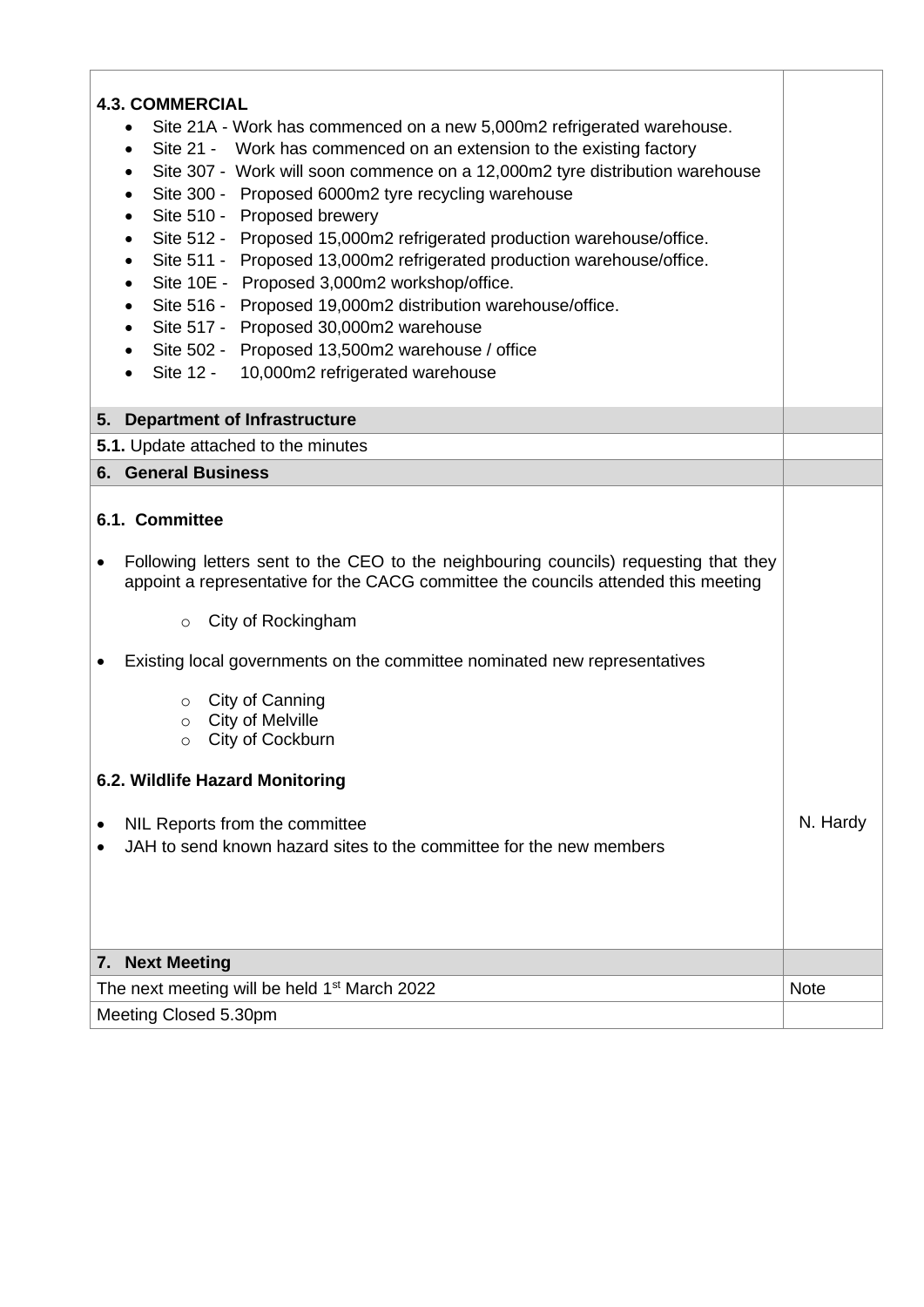### **Jandakot Airport CACG Meeting – Departmental Update**

*Tuesday 30 November 2021*

### *General update*

- The Department has been busy with the recommencement of both domestic and international air travel. Over the last month it has been good to see an increase in air travel as more domestic border restrictions are reduced over the coming weeks and months, we are optimistic that this will continue to grow.
- While the Government is planning ahead and developing a plan to help rebuild the sector beyond the COVID-19 pandemic, its worth mentioning the measures that were put in place to support the sector.
- To date, there has been over \$5.3 billion in support provided to the aviation industry. I won't list out all of the measures but some of the key ones include:
	- underwriting a baseline network of domestic passenger flights on metropolitan and regional routes;
	- waving domestic Airservices Australia charges; and
	- providing financial assistance to eligible domestic airports to assist with costs associated with mandated security requirements.
- The Department also continues to deliver the Government's support for freight supply chains while air activity continues to ramp up to a level that no longer requires intervention.

#### *Aviation Recovery Plan*

• The Government is continuing to work with industry to develop an Aviation recovery plan for the sector and I hope to discuss more details of the recovery plan when we meet next year.

### *Sunsetting of aviation regulations*

- The Department is currently reviewing airport-related regulations as part of the sunsetting process. The review of the regulations is focussing on opportunities to cut red tape, streamline Commonwealth processes and modernise airport planning requirements.
- The work will be staged over the coming three years, with the first stage looking at red tape, duplication and inconsistency in reporting requirements.
- The Department looks forward to working closely with airports and the aviation sector in progressing this important work.

### *National Airports Safeguarding Advisory Group*

- The National Airports Safeguarding Advisory Group (NASAG) met this month on 9<sup>th</sup> November 2021. At this meeting the group discussed future actions of the recommendations for the National Airports Safeguarding Framework (NASF) Implementation Review.
- The recommendations were recently endorsed by the Infrastructure and Transport Senior Officials Committee and along with the Implementation Review report will be published on the NASF web portal shortly.